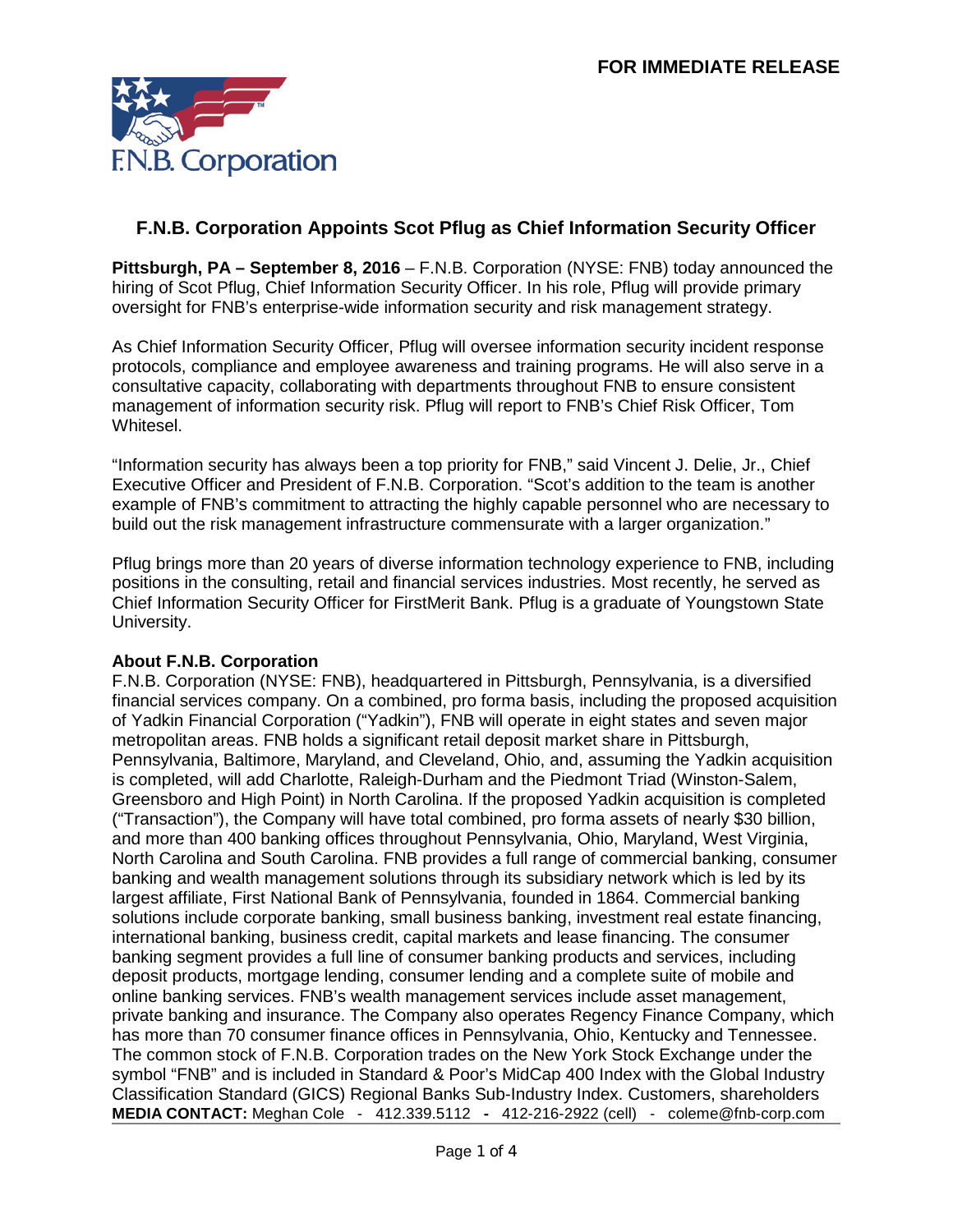

and investors can learn more about this regional financial institution by visiting the F.N.B. Corporation web site at [www.fnbcorporation.com.](https://www.fnb-online.com/)

## **Cautionary Statement Regarding Forward-Looking Information**

This document/communication/information contains forward looking statements which may contain FNB's expectations or predictions of future financial or business performance or conditions. This document/communication/information may also contain certain forward-looking statements, including certain plans, goals, projections and statements about the proposed Transaction, plans relative to the proposed Transaction, objectives, expectations and intentions regarding the proposed Transaction, the expected timing of the completion of the proposed Transaction, and other statements that are not historical facts. Forward-looking statements, that do not describe historical or current facts, typically are identified by words such as, "believe", "plan", "expect", "anticipate", "intend", "outlook", "estimate", "forecast", "will", "should", "project", "goal", and other similar words and expressions. These forward-looking statements are subject to numerous assumptions, risks and uncertainties. The forward-looking statements are intended to be subject to the safe harbor provided under Section 27A of the Securities Act of 1933, Section 27E of the Securities Exchange Act of 1934, and the Private Securities Litigation Act of 1995.

**MEDIA CONTACT:** Meghan Cole - [412.339.5112](mailto:412.339.5112) **-** 412-216-2922 (cell) - coleme@fnb-corp.com In addition to factors previously disclosed in FNB's and Yadkin's reports filed with the SEC, the following risk factors, among others, could cause actual results to differ materially from forwardlooking statements or historical performance: failure to obtain all regulatory approvals and meet other closing conditions to the proposed Transaction between FNB and Yadkin, including approval by the shareholders of FNB and Yadkin, respectively, on the expected terms and time schedule; delay in closing the proposed Transaction; potential risks and challenges attendant to the successful conversions of core data systems; difficulties and delays in integrating the FNB and Yadkin businesses or fully realizing cost savings and other benefits; business disruption following the merger; changes in asset quality and credit risk; changes in general economic, political or industry conditions; uncertainty in U.S. fiscal policy and monetary policy, including interest rate policies of the Federal Reserve Board; the inability to sustain revenue and earnings growth; changes in interest rates and capital markets; inflation; customer acceptance of FNB products and services; potential difficulties encountered by FNB in expanding into a new and remote geographic market; customer borrowing, repayment, investment and deposit practices; customer disintermediation; the introduction, withdrawal, success and timing of business initiatives; the inability to realize cost savings or revenues or to implement integration plans and other consequences associated with mergers, acquisitions and divestitures; economic conditions; and the impact, extent and timing of technological changes, capital management activities, competitive pressures on product pricing and services; success, impact and timing of FNB's and Yadkin's respective business strategies, including market acceptance of any new products or services; implementing FNB's banking philosophy and strategies; the nature, extent, timing and results of governmental and regulatory actions, examinations, reviews, reforms, regulations and interpretations, including those related to the Dodd-Frank Wall Street Reform Act and Consumer Protection Act and Basel III regulatory or capital reforms (including DFAST stress-testing protocols), as well as those involving the OCC, Federal Reserve, FDIC, and CFPB, and the regulatory approval process associated with the proposed Transaction; the possibility that the proposed Transaction does not close when expected or at all because required regulatory or other approvals are not received or other conditions to the closing are not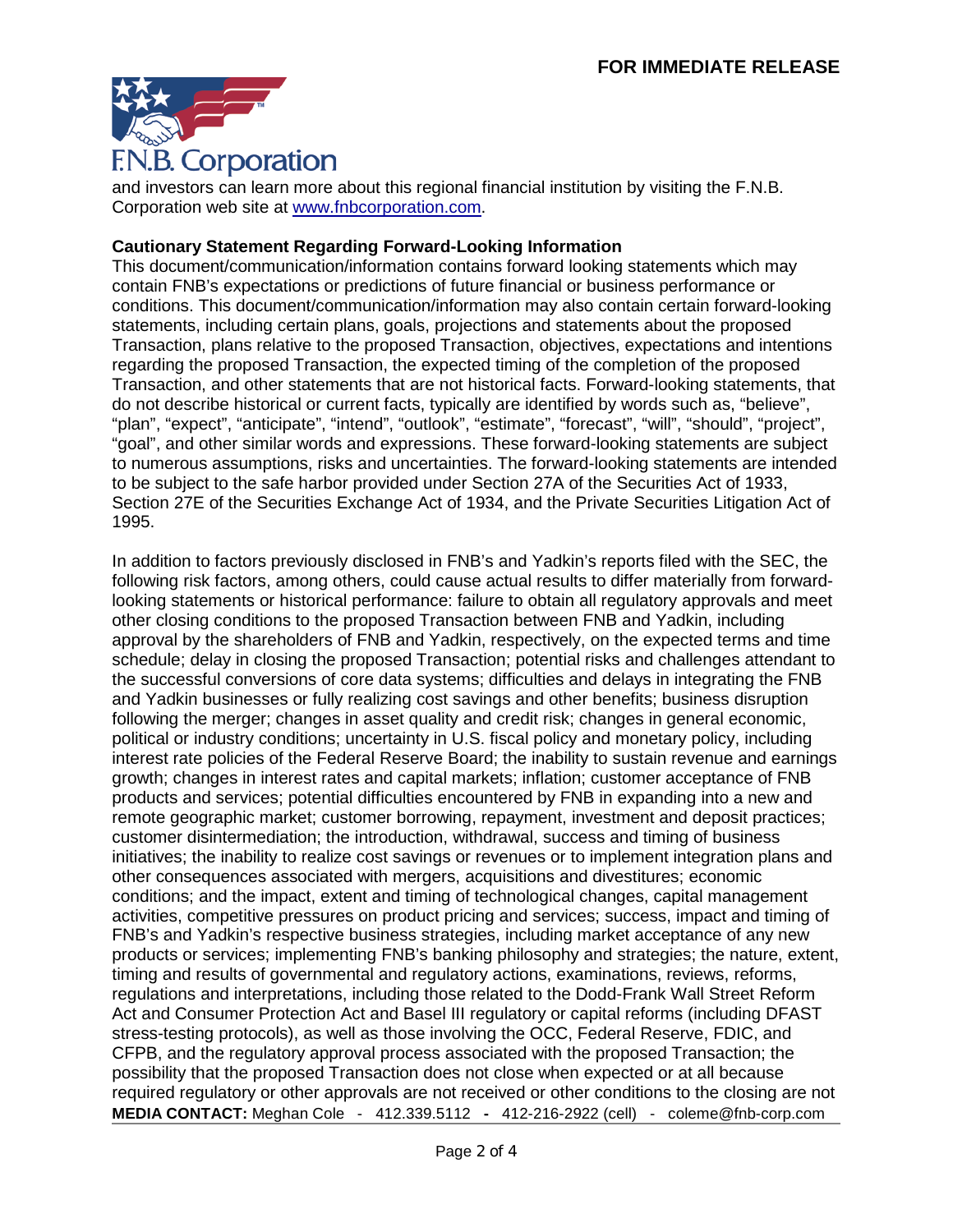

satisfied on a timely basis or at all; the possibility that the anticipated benefits of the proposed Transaction are not realized when expected or at all, including as a result of the impact of, or problems arising from, the integration of the two companies or as a result of the strength of the economy and competitive factors in the areas where FNB and Yadkin do business; the possibility that the proposed Transaction may be more expensive to complete than anticipated, including as a result of unexpected factors or events; diversion of management's attention from ongoing business operations and opportunities; potential adverse reactions or changes to business or employee relationships, including those resulting from the announcement or completion of the proposed Transaction; FNB's ability to complete the acquisition and integration of Yadkin successfully; and other factors that may affect future results of FNB and Yadkin. There is no assurance that any of the risks, uncertainties or risk factors identified herein is complete and actual results or events may differ materially from those expressed or implied in the forward-looking statements contained in this document/communication/information.

Additional factors that could cause results to differ materially from those described above can be found in FNB's Annual Report on Form 10-K for the year ended December 31, 2015, and in it subsequent Quarterly Reports on Form 10-Q, including quarters ended March 31 and June 30, 2016, each of which is on file with the Securities and Exchange Commission (the "SEC") and available in the "Investor Relations" section of FNB's website, [www.fnbcorporation.com,](http://www.fnb-online.com/) under the heading "Publications and Filings" and in other documents FNB files with the SEC, and in Yadkin's Annual Report on Form 10-K for the year ended December 31, 2015, and in its subsequent Quarterly Reports on Form 10-Q, including the quarters ended March 31 and June 30, 2016, each of which is on file with the SEC and available in the "Investors" section of Yadkin's website, [www.yadkinbank.com,](http://www.yadkinbank.com/) under the heading "Publications & Filings" and in other documents Yadkin files with the SEC.

All forward-looking statements speak only as of the date they are made and are based on information available at that time. Neither FNB nor Yadkin assumes any obligation to update forward-looking statements to reflect circumstances or events that occur after the date the forward-looking statements were made or to reflect the occurrence of unanticipated events except as required by federal securities laws. As forward-looking statements involve significant risks and uncertainties, caution should be exercised against placing undue reliance on such statements.

## **Additional Information About the Merger and Where to Find It**

Communications in this document do not constitute an offer to sell or the solicitation of an offer to buy any securities or a solicitation of any vote or approval. In connection with the proposed merger, FNB will file with the SEC a Registration Statement on Form S-4 that includes a Joint Proxy Statement of FNB and Yadkin and a Prospectus of FNB, as well as other relevant documents concerning the proposed Transaction.

**MEDIA CONTACT:** Meghan Cole - [412.339.5112](mailto:412.339.5112) **-** 412-216-2922 (cell) - coleme@fnb-corp.com SHAREHOLDERS OF F.N.B. CORPORATION AND YADKIN FINANCIAL CORPORATION ARE URGED TO READ THE REGISTRATION STATEMENT AND THE JOINT PROXY STATEMENT/PROSPECTUS REGARDING THE PROPOSED TRANSACTION WHEN IT BECOMES AVAILABLE AND ANY OTHER RELEVANT DOCUMENTS FILED WITH THE SEC, AS WELL AS ANY AMENDMENTS OR SUPPLEMENTS TO THOSE DOCUMENTS,